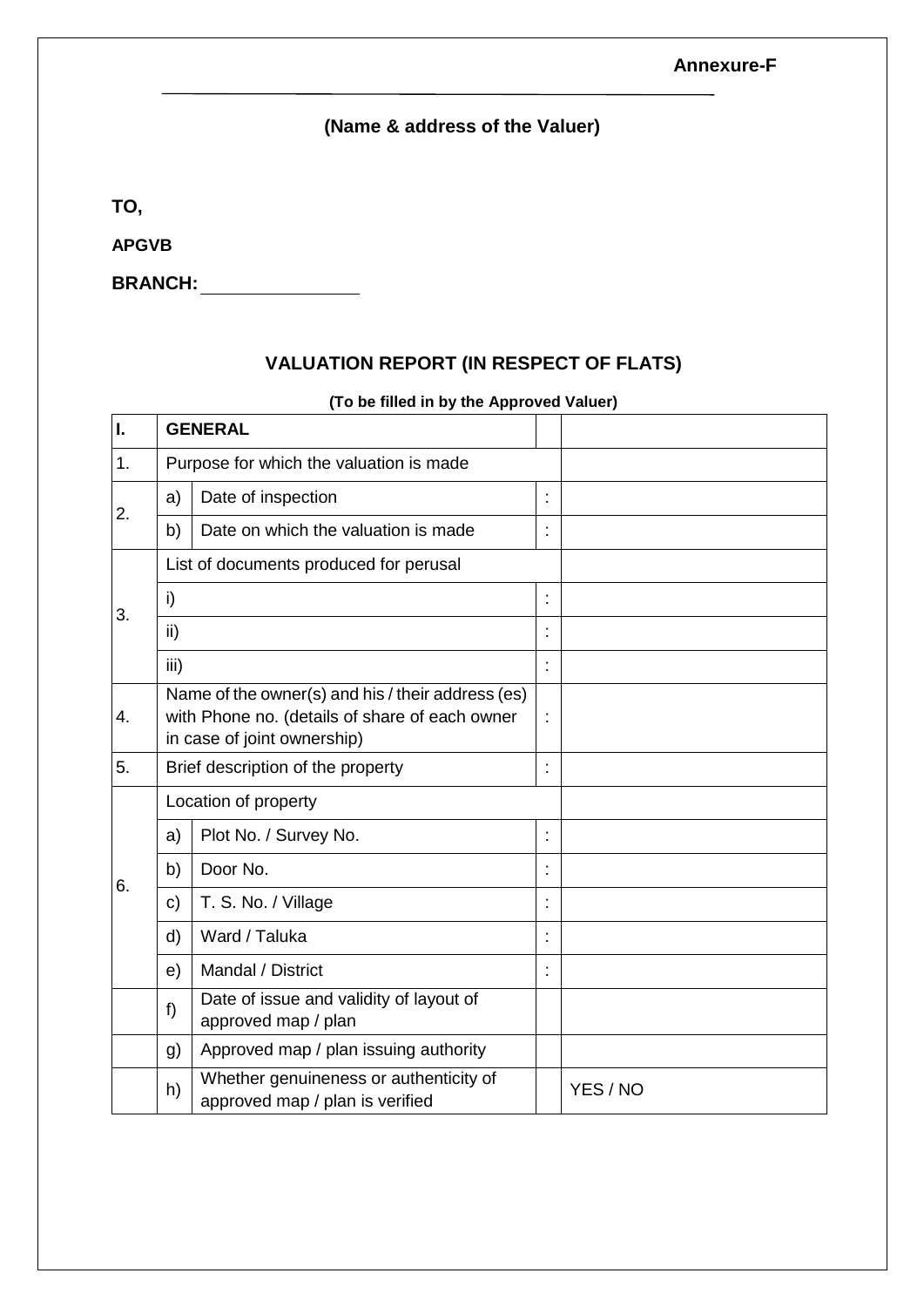|      | i)                                                                                                                                                                 | Any other comments by our empanelled<br>valuers on authentic of approved plan |                 |         |
|------|--------------------------------------------------------------------------------------------------------------------------------------------------------------------|-------------------------------------------------------------------------------|-----------------|---------|
| 7.   | Postal address of the property                                                                                                                                     |                                                                               |                 |         |
|      |                                                                                                                                                                    | City / Town                                                                   |                 |         |
|      |                                                                                                                                                                    | <b>Residential Area</b>                                                       |                 |         |
| 8.   |                                                                                                                                                                    | <b>Commercial Area</b>                                                        |                 |         |
|      |                                                                                                                                                                    | <b>Industrial Area</b>                                                        |                 |         |
|      |                                                                                                                                                                    | Classification of the area                                                    |                 |         |
| 9.   | i)                                                                                                                                                                 | High / Middle / Poor                                                          |                 |         |
|      | ii)                                                                                                                                                                | Urban / Semi Urban / Rural                                                    |                 |         |
| 10   |                                                                                                                                                                    | under Corporation limit /<br>Coming<br>Village<br>Panchayat / Municipality    |                 |         |
| 11   | Whether covered under any State / Central Govt.<br>enactments (e.g. Urban Land Ceiling Act) or<br>notified under agency area / scheduled area /<br>cantonment area |                                                                               |                 |         |
|      | Boundaries of the property                                                                                                                                         |                                                                               |                 |         |
|      | <b>North</b>                                                                                                                                                       |                                                                               |                 |         |
| 12   | South                                                                                                                                                              |                                                                               |                 |         |
|      | East                                                                                                                                                               |                                                                               |                 |         |
|      | West                                                                                                                                                               |                                                                               |                 |         |
| 13   |                                                                                                                                                                    | Dimensions of the site                                                        | A               | B       |
|      |                                                                                                                                                                    |                                                                               | As per the Deed | Actuals |
|      | North                                                                                                                                                              |                                                                               |                 |         |
|      | South                                                                                                                                                              |                                                                               |                 |         |
|      | East                                                                                                                                                               |                                                                               |                 |         |
|      | West                                                                                                                                                               |                                                                               |                 |         |
| 14   |                                                                                                                                                                    | Extent of the site                                                            |                 |         |
| 14.1 |                                                                                                                                                                    | Latitude, Longitude & Co-ordinates of flat                                    |                 |         |
| 15   | Extent of the site considered for valuation (least<br>of 13 A & 13 B)                                                                                              |                                                                               |                 |         |
| 16   | Whether occupied by the owner / tenant?<br>If<br>occupied by tenant, since how long? Rent<br>received per month.                                                   |                                                                               |                 |         |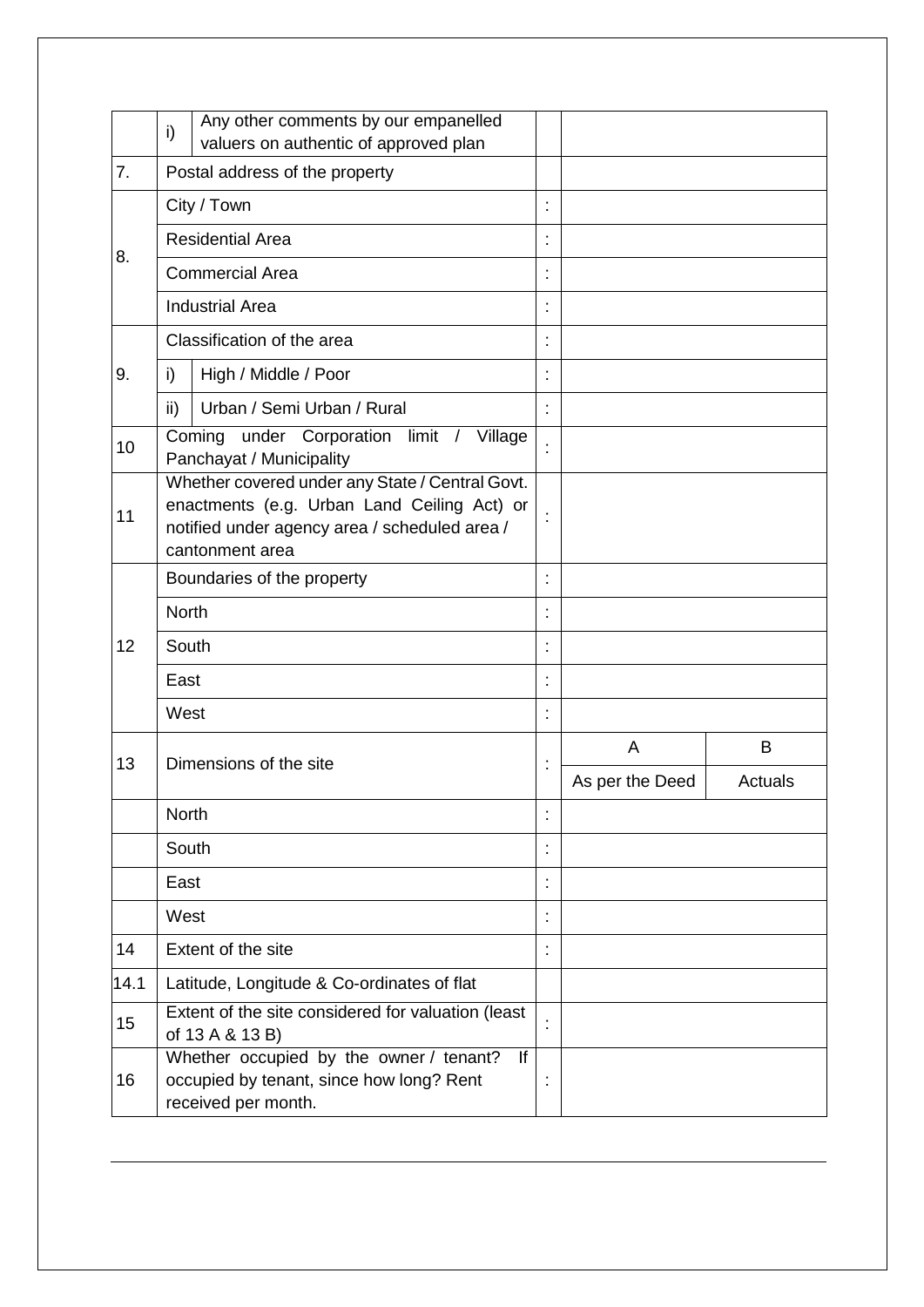| Ш.               | <b>APARTMENT BUILDING</b>                                       |                      |  |
|------------------|-----------------------------------------------------------------|----------------------|--|
| $\mathbf{1}$ .   | Nature of the Apartment                                         |                      |  |
| 2.               | Location                                                        |                      |  |
|                  | T. S. No.                                                       |                      |  |
|                  | Block No.                                                       | ċ                    |  |
|                  | Ward No.                                                        |                      |  |
|                  | Village/ Municipality / Corporation                             |                      |  |
|                  | Door No., Street or Road (Pin Code)                             |                      |  |
| 3.               | Description of the locality Residential /<br>Commercial / Mixed | $\ddot{\phantom{a}}$ |  |
| 4.               | <b>Year of Construction</b>                                     |                      |  |
| 5.               | Number of Floors                                                | Ì                    |  |
| 6.               | Type of Structure                                               |                      |  |
| $\overline{7}$ . | Number of Dwelling units in the building                        | ł,                   |  |
| 8.               | <b>Quality of Construction</b>                                  |                      |  |
| 9.               | Appearance of the Building                                      |                      |  |
| 10               | Maintenance of the Building                                     |                      |  |
| 11               | <b>Facilities Available</b>                                     |                      |  |
|                  | Lift                                                            |                      |  |
|                  | <b>Protected Water Supply</b>                                   | Ì                    |  |
|                  | <b>Underground Sewerage</b>                                     |                      |  |
|                  | Car Parking - Open/ Covered                                     |                      |  |
|                  | Is Compound wall existing?                                      |                      |  |
|                  | Is pavement laid around the Building                            |                      |  |

| $\mathbf{III}$ | <b>FLAT</b>                             | $\blacksquare$                             |  |
|----------------|-----------------------------------------|--------------------------------------------|--|
| 1              | The floor on which the flat is situated | $\overline{\phantom{a}}$<br>$\blacksquare$ |  |
| 2              | Door No. of the flat                    | $\overline{\phantom{a}}$<br>$\blacksquare$ |  |
| 3              | Specifications of the flat              | $\blacksquare$<br>$\blacksquare$           |  |
|                | Roof                                    | $\blacksquare$                             |  |
|                | Flooring                                | $\overline{\phantom{a}}$                   |  |
|                | <b>Doors</b>                            | $\overline{\phantom{a}}$                   |  |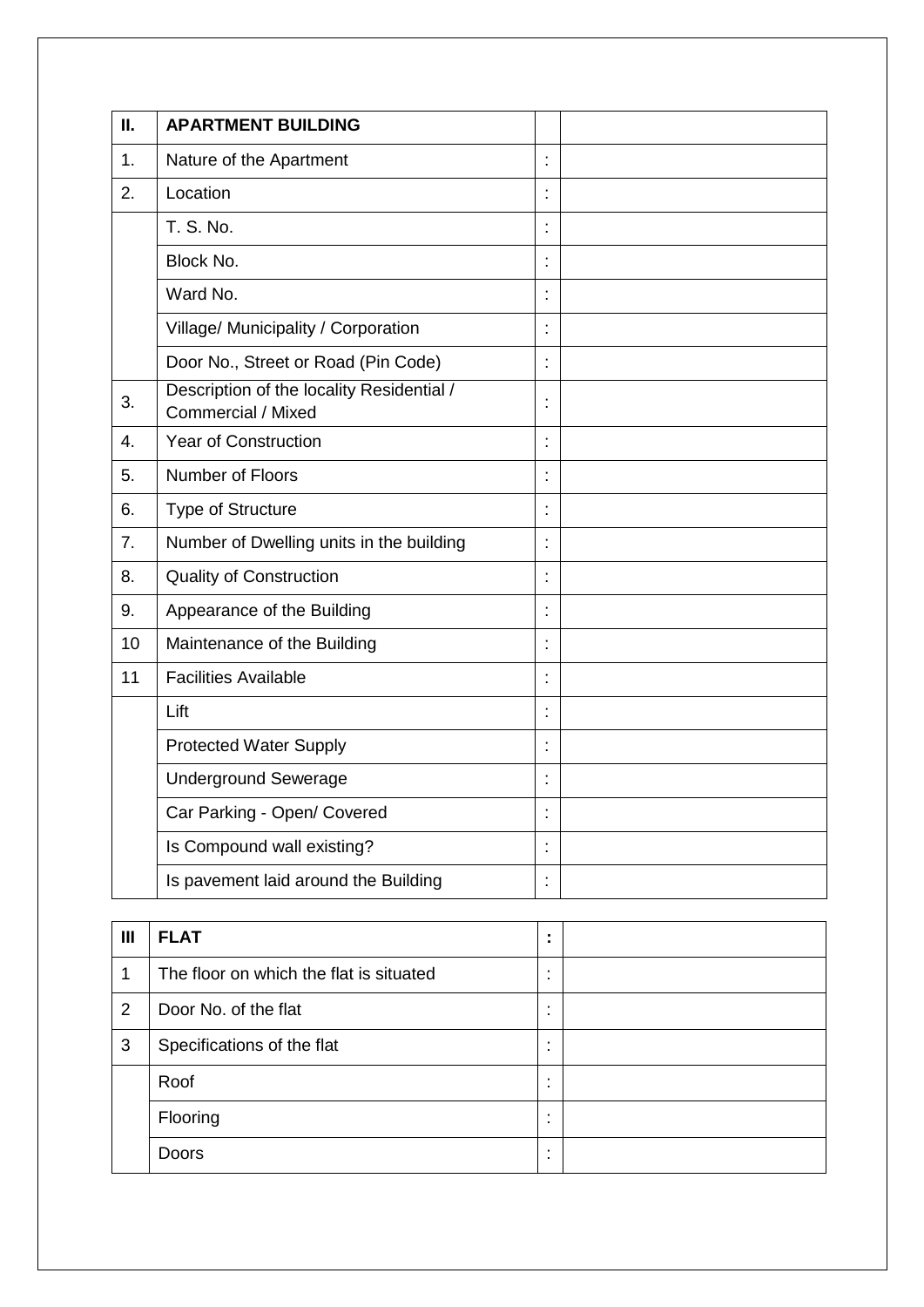|                | Windows                                                                                                                                                                                                                                                                                      |     |
|----------------|----------------------------------------------------------------------------------------------------------------------------------------------------------------------------------------------------------------------------------------------------------------------------------------------|-----|
|                | Fittings                                                                                                                                                                                                                                                                                     |     |
|                | Finishing                                                                                                                                                                                                                                                                                    |     |
|                | House Tax                                                                                                                                                                                                                                                                                    |     |
|                | Assessment No.                                                                                                                                                                                                                                                                               |     |
| $\overline{4}$ | Tax paid in the name of                                                                                                                                                                                                                                                                      |     |
|                | Tax amount                                                                                                                                                                                                                                                                                   | Rs. |
|                | Electricity Service Connection no.                                                                                                                                                                                                                                                           |     |
| 5              | Meter Card is in the name of                                                                                                                                                                                                                                                                 |     |
| 6              | How is the maintenance of the flat?                                                                                                                                                                                                                                                          |     |
| $\overline{7}$ | Sale Deed executed in the name of                                                                                                                                                                                                                                                            |     |
|                | What is the undivided area of land as per Sale                                                                                                                                                                                                                                               |     |
| 8              | Deed?                                                                                                                                                                                                                                                                                        |     |
| 9              | What is the plinth area of the flat?                                                                                                                                                                                                                                                         |     |
| 10             | What is the floor space index (app.)                                                                                                                                                                                                                                                         |     |
| 11             | What is the Carpet Area of the flat?                                                                                                                                                                                                                                                         |     |
| 12             | Is it Posh/ I class / Medium / Ordinary?                                                                                                                                                                                                                                                     |     |
| 13             | Is it being used for Residential or Commercial<br>purpose?                                                                                                                                                                                                                                   |     |
| 14             | Is it Owner-occupied or let out?                                                                                                                                                                                                                                                             |     |
| 15             | If rented, what is the monthly rent?                                                                                                                                                                                                                                                         |     |
| IV             | <b>MARKETABILITY</b>                                                                                                                                                                                                                                                                         |     |
| 1              | How is the marketability?                                                                                                                                                                                                                                                                    |     |
| $\overline{2}$ | What are the factors favouring for an extra<br><b>Potential Value?</b>                                                                                                                                                                                                                       |     |
| 3              | Any negative factors are observed which affect<br>the market value in general?                                                                                                                                                                                                               |     |
| $\mathbf{V}$   | Rate                                                                                                                                                                                                                                                                                         |     |
| 1              | After analyzing the comparable sale instances,<br>what is the composite rate for a similar flat with<br>same specifications in the adjoining locality? -<br>(Along with details /reference of at-least two latest<br>deals/transactions with respect to adjacent<br>properties in the areas) |     |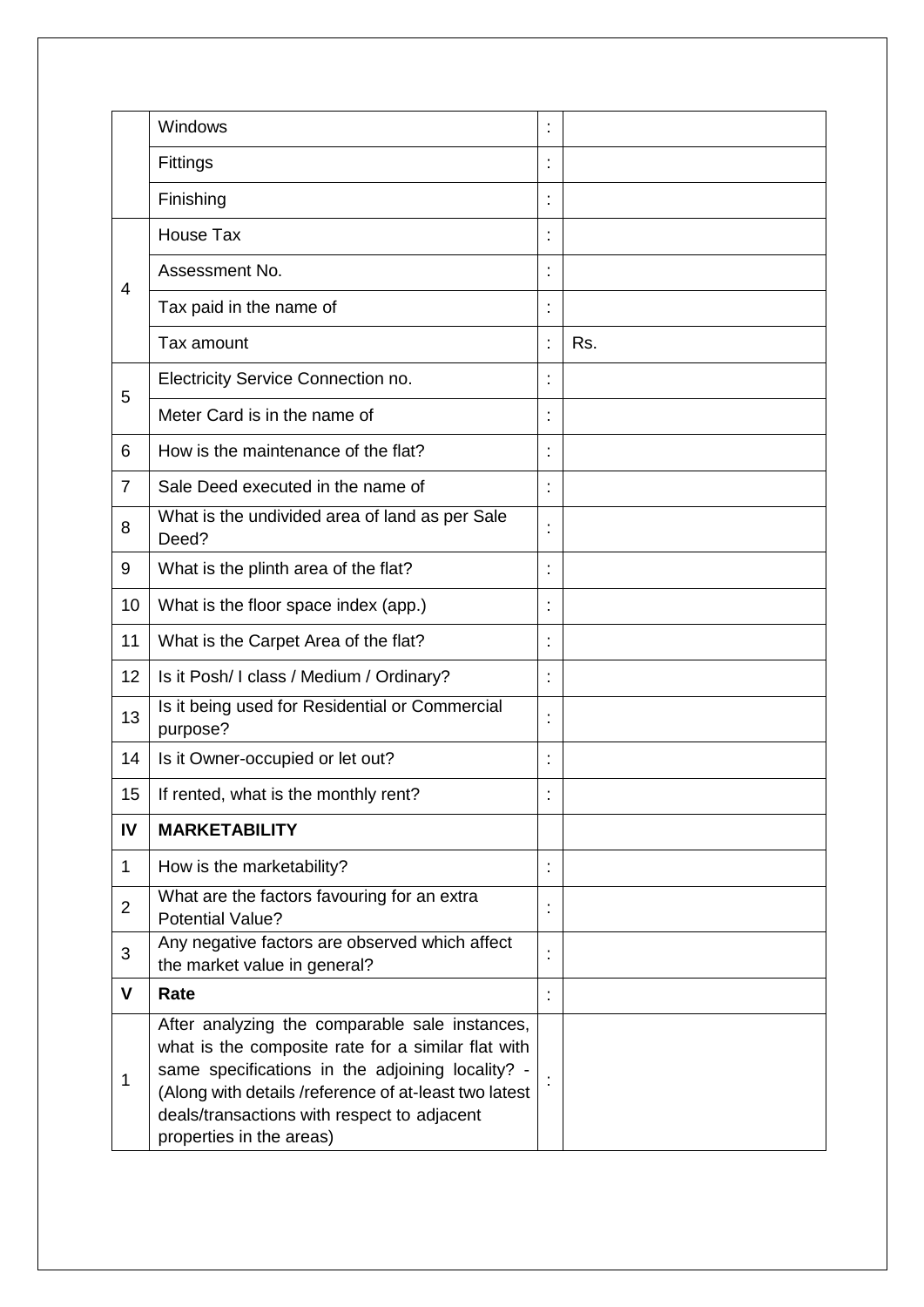| $\overline{2}$ | Assuming it is a new construction, what is the<br>adopted basic composite rate of the flat under<br>valuation after comparing with the specifications<br>and other factors with the flat under comparison<br>(give details). |                                                                                             |    |     |
|----------------|------------------------------------------------------------------------------------------------------------------------------------------------------------------------------------------------------------------------------|---------------------------------------------------------------------------------------------|----|-----|
|                |                                                                                                                                                                                                                              | Break - up for the rate                                                                     |    |     |
| 3              | i)                                                                                                                                                                                                                           | Building + Services                                                                         |    |     |
|                | ii)                                                                                                                                                                                                                          | $Land + Others$                                                                             |    |     |
| $\overline{4}$ |                                                                                                                                                                                                                              | Guideline rate obtained from the Registrar's office<br>(an evidence thereof to be enclosed) |    |     |
| VI             | <b>COMPOSITE RATE ADOPTED AFTER DEPRECIATION</b>                                                                                                                                                                             |                                                                                             |    |     |
| a.             | Depreciated building rate                                                                                                                                                                                                    |                                                                                             | İ  |     |
|                | Replacement cost of flat with Services {V (3)i}                                                                                                                                                                              |                                                                                             | t  | Rs. |
|                | Age of the building                                                                                                                                                                                                          |                                                                                             | Ì. |     |
|                | Life of the building estimated                                                                                                                                                                                               |                                                                                             | t  |     |
|                | Depreciation percentage assuming the salvage<br>value as 10%                                                                                                                                                                 |                                                                                             |    |     |
|                | Depreciated Ratio of the building                                                                                                                                                                                            |                                                                                             | t  | Rs. |
| b.             | Total composite rate arrived for valuation                                                                                                                                                                                   |                                                                                             | t  |     |
|                | Depreciated building rate VI (a)                                                                                                                                                                                             |                                                                                             | t  | Rs. |
|                | Rate for Land & other V (3)ii                                                                                                                                                                                                |                                                                                             | t  | Rs. |
|                | <b>Total Composite Rate</b>                                                                                                                                                                                                  |                                                                                             |    | Rs. |

## **Details of Valuation**:

| Sr.<br>No. | <b>Description</b>                                            | Qty. | Rate per unit<br>Rs. | <b>Estimated Value</b><br>Rs. |
|------------|---------------------------------------------------------------|------|----------------------|-------------------------------|
| 1          | Present value of the flat (incl. car<br>parking, if provided) |      |                      |                               |
| 2          | Wardrobes                                                     |      |                      |                               |
| 3          | <b>Showcases</b>                                              |      |                      |                               |
| 4          | Kitchen Arrangements                                          |      |                      |                               |
| 5          | <b>Superfine Finish</b>                                       |      |                      |                               |
| 6          | <b>Interior Decorations</b>                                   |      |                      |                               |
| 7          | electrical<br>Electricity<br>deposits<br>fittings, etc.,      |      |                      |                               |